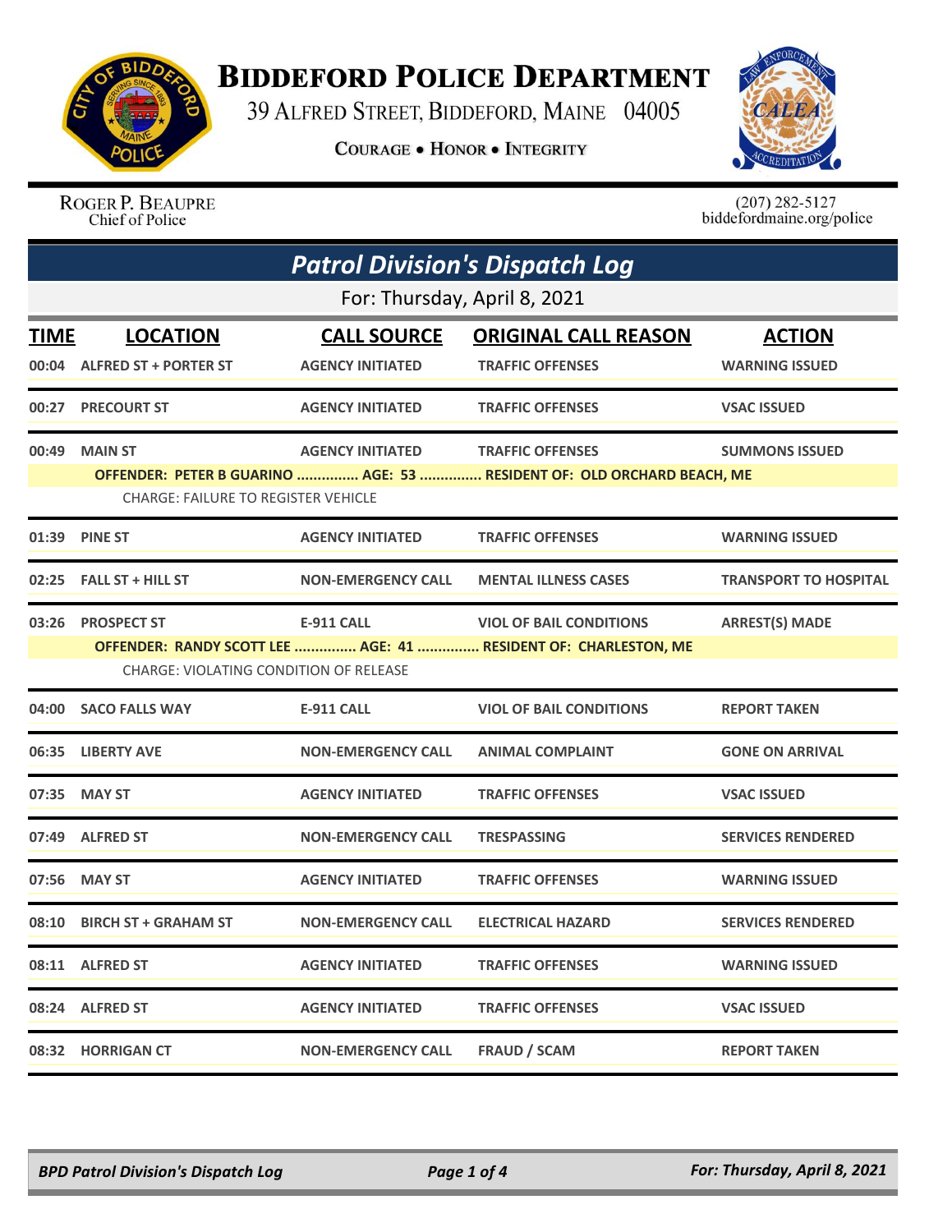**TIME LOCATION CALL SOURCE ORIGINAL CALL REASON ACTION**

**08:33 BIRCH ST + PROSPECT ST AGENCY INITIATED TRAFFIC OFFENSES SUMMONS ISSUED**

**OFFENDER: CHUCKY J GIRARD ............... AGE: 38 ............... RESIDENT OF: OLD ORCHARD BEACH, ME** CHARGE: OPERATE WHILE LICENSE SUSPENDED OR REVOKED, PRIOR

CHARGE: OPERATING WITH SUSPENDED REGISTRATION

| 08:40 CHAPEL ST<br><b>AGENCY INITIATED</b><br><b>ANIMAL COMPLAINT</b><br>08:56 SPRUCE ST<br><b>E-911 CALL</b><br>911 MISUSE<br>09:21 ALFRED ST<br><b>AGENCY INITIATED</b><br><b>TRAFFIC OFFENSES</b><br>09:38 HIGH ST<br><b>DISTURBANCE / NOISE</b><br><b>NON-EMERGENCY CALL</b><br>09:43 ALFRED ST<br><b>AGENCY INITIATED</b><br><b>TRAFFIC OFFENSES</b><br>09:57 OLD DOGS LN<br>911 MISUSE<br>E-911 CALL<br>10:03 MARINER WAY<br><b>AGENCY INITIATED</b><br><b>TRAFFIC OFFENSES</b><br>10:07 SUMMER ST<br><b>FRAUD / SCAM</b><br><b>WALK-IN AT STATION</b><br>10:11 MAPLEWOOD AVE<br><b>AGENCY INITIATED</b><br><b>ANIMAL COMPLAINT</b><br>OFFENDER: CIVIL VIOLATION BY A FEMALE  AGE: 27  RESIDENT OF: BIDDEFORD, ME<br><b>CHARGE: DISPOSAL OF CANINE FECES</b><br>10:44 NEW COUNTY RD<br><b>NON-EMERGENCY CALL</b><br><b>ANIMAL COMPLAINT</b><br>10:52 GRAHAM ST<br>911 MISUSE<br><b>E-911 CALL</b><br>11:10 ALFRED ST<br><b>ARTICLES LOST/FOUND</b><br><b>NON-EMERGENCY CALL</b><br>11:15 ELM ST<br><b>AGENCY INITIATED</b><br><b>TRAFFIC OFFENSES</b><br>11:29 ALFRED ST<br><b>NON-EMERGENCY CALL</b><br><b>ASSAULT</b><br>11:58 ALFRED ST<br><b>WALK-IN AT STATION</b><br><b>ASSIST CITIZEN</b><br>12:12 MARINER WAY<br><b>E-911 CALL</b><br>911 MISUSE<br>12:21 ELM ST<br>E-911 CALL<br><b>CHECK WELFARE</b><br><b>12:25 MAIN ST</b><br><b>WALK-IN AT STATION</b><br><b>HARASSMENT</b><br>13:09 ALFRED ST<br><b>NON-EMERGENCY CALL</b><br><b>CIVIL COMPLAINT</b><br>E-911 CALL<br>911 MISUSE<br>13:13 ALFRED ST<br>13:53 CENTER ST<br><b>NON-EMERGENCY CALL</b><br><b>PARKING COMPLAINT</b> |                           |
|-----------------------------------------------------------------------------------------------------------------------------------------------------------------------------------------------------------------------------------------------------------------------------------------------------------------------------------------------------------------------------------------------------------------------------------------------------------------------------------------------------------------------------------------------------------------------------------------------------------------------------------------------------------------------------------------------------------------------------------------------------------------------------------------------------------------------------------------------------------------------------------------------------------------------------------------------------------------------------------------------------------------------------------------------------------------------------------------------------------------------------------------------------------------------------------------------------------------------------------------------------------------------------------------------------------------------------------------------------------------------------------------------------------------------------------------------------------------------------------------------------------------------------------------------------------------------------------------------------|---------------------------|
|                                                                                                                                                                                                                                                                                                                                                                                                                                                                                                                                                                                                                                                                                                                                                                                                                                                                                                                                                                                                                                                                                                                                                                                                                                                                                                                                                                                                                                                                                                                                                                                                     | <b>SERVICES RENDERED</b>  |
|                                                                                                                                                                                                                                                                                                                                                                                                                                                                                                                                                                                                                                                                                                                                                                                                                                                                                                                                                                                                                                                                                                                                                                                                                                                                                                                                                                                                                                                                                                                                                                                                     | <b>SERVICES RENDERED</b>  |
|                                                                                                                                                                                                                                                                                                                                                                                                                                                                                                                                                                                                                                                                                                                                                                                                                                                                                                                                                                                                                                                                                                                                                                                                                                                                                                                                                                                                                                                                                                                                                                                                     | <b>VSAC ISSUED</b>        |
|                                                                                                                                                                                                                                                                                                                                                                                                                                                                                                                                                                                                                                                                                                                                                                                                                                                                                                                                                                                                                                                                                                                                                                                                                                                                                                                                                                                                                                                                                                                                                                                                     | <b>SERVICES RENDERED</b>  |
|                                                                                                                                                                                                                                                                                                                                                                                                                                                                                                                                                                                                                                                                                                                                                                                                                                                                                                                                                                                                                                                                                                                                                                                                                                                                                                                                                                                                                                                                                                                                                                                                     | <b>VSAC ISSUED</b>        |
|                                                                                                                                                                                                                                                                                                                                                                                                                                                                                                                                                                                                                                                                                                                                                                                                                                                                                                                                                                                                                                                                                                                                                                                                                                                                                                                                                                                                                                                                                                                                                                                                     | <b>DISPATCH HANDLED</b>   |
|                                                                                                                                                                                                                                                                                                                                                                                                                                                                                                                                                                                                                                                                                                                                                                                                                                                                                                                                                                                                                                                                                                                                                                                                                                                                                                                                                                                                                                                                                                                                                                                                     | <b>VSAC ISSUED</b>        |
|                                                                                                                                                                                                                                                                                                                                                                                                                                                                                                                                                                                                                                                                                                                                                                                                                                                                                                                                                                                                                                                                                                                                                                                                                                                                                                                                                                                                                                                                                                                                                                                                     | <b>REPORT TAKEN</b>       |
|                                                                                                                                                                                                                                                                                                                                                                                                                                                                                                                                                                                                                                                                                                                                                                                                                                                                                                                                                                                                                                                                                                                                                                                                                                                                                                                                                                                                                                                                                                                                                                                                     | <b>SUMMONS ISSUED</b>     |
|                                                                                                                                                                                                                                                                                                                                                                                                                                                                                                                                                                                                                                                                                                                                                                                                                                                                                                                                                                                                                                                                                                                                                                                                                                                                                                                                                                                                                                                                                                                                                                                                     | <b>SERVICES RENDERED</b>  |
|                                                                                                                                                                                                                                                                                                                                                                                                                                                                                                                                                                                                                                                                                                                                                                                                                                                                                                                                                                                                                                                                                                                                                                                                                                                                                                                                                                                                                                                                                                                                                                                                     | <b>NO ACTION REQUIRED</b> |
|                                                                                                                                                                                                                                                                                                                                                                                                                                                                                                                                                                                                                                                                                                                                                                                                                                                                                                                                                                                                                                                                                                                                                                                                                                                                                                                                                                                                                                                                                                                                                                                                     | <b>DISPATCH HANDLED</b>   |
|                                                                                                                                                                                                                                                                                                                                                                                                                                                                                                                                                                                                                                                                                                                                                                                                                                                                                                                                                                                                                                                                                                                                                                                                                                                                                                                                                                                                                                                                                                                                                                                                     | <b>VSAC ISSUED</b>        |
|                                                                                                                                                                                                                                                                                                                                                                                                                                                                                                                                                                                                                                                                                                                                                                                                                                                                                                                                                                                                                                                                                                                                                                                                                                                                                                                                                                                                                                                                                                                                                                                                     | <b>REPORT TAKEN</b>       |
|                                                                                                                                                                                                                                                                                                                                                                                                                                                                                                                                                                                                                                                                                                                                                                                                                                                                                                                                                                                                                                                                                                                                                                                                                                                                                                                                                                                                                                                                                                                                                                                                     | <b>SERVICES RENDERED</b>  |
|                                                                                                                                                                                                                                                                                                                                                                                                                                                                                                                                                                                                                                                                                                                                                                                                                                                                                                                                                                                                                                                                                                                                                                                                                                                                                                                                                                                                                                                                                                                                                                                                     | <b>DISPATCH HANDLED</b>   |
|                                                                                                                                                                                                                                                                                                                                                                                                                                                                                                                                                                                                                                                                                                                                                                                                                                                                                                                                                                                                                                                                                                                                                                                                                                                                                                                                                                                                                                                                                                                                                                                                     | <b>NO VIOLATION</b>       |
|                                                                                                                                                                                                                                                                                                                                                                                                                                                                                                                                                                                                                                                                                                                                                                                                                                                                                                                                                                                                                                                                                                                                                                                                                                                                                                                                                                                                                                                                                                                                                                                                     | <b>SERVICES RENDERED</b>  |
|                                                                                                                                                                                                                                                                                                                                                                                                                                                                                                                                                                                                                                                                                                                                                                                                                                                                                                                                                                                                                                                                                                                                                                                                                                                                                                                                                                                                                                                                                                                                                                                                     | <b>CIVIL COMPLAINT</b>    |
|                                                                                                                                                                                                                                                                                                                                                                                                                                                                                                                                                                                                                                                                                                                                                                                                                                                                                                                                                                                                                                                                                                                                                                                                                                                                                                                                                                                                                                                                                                                                                                                                     | <b>DISPATCH HANDLED</b>   |
|                                                                                                                                                                                                                                                                                                                                                                                                                                                                                                                                                                                                                                                                                                                                                                                                                                                                                                                                                                                                                                                                                                                                                                                                                                                                                                                                                                                                                                                                                                                                                                                                     | <b>GONE ON ARRIVAL</b>    |

*BPD Patrol Division's Dispatch Log Page 2 of 4 For: Thursday, April 8, 2021*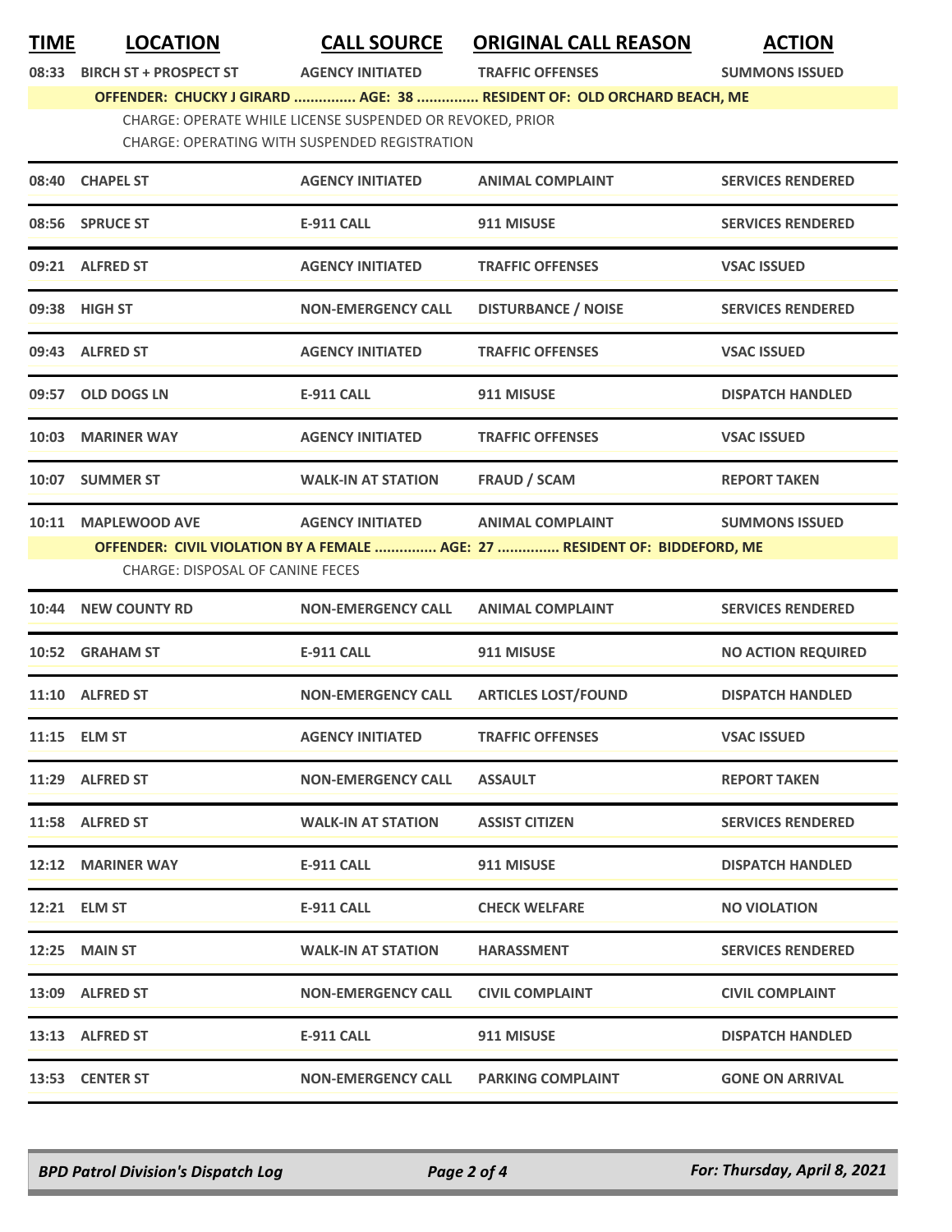| <b>TIME</b> | <b>LOCATION</b>                                                       | <b>CALL SOURCE</b>        | <b>ORIGINAL CALL REASON</b>                                          | <b>ACTION</b>            |
|-------------|-----------------------------------------------------------------------|---------------------------|----------------------------------------------------------------------|--------------------------|
|             | 14:22 ALFRED ST                                                       | <b>NON-EMERGENCY CALL</b> | <b>ASSIST CITIZEN</b>                                                | <b>SERVICES RENDERED</b> |
|             | 14:32 BOULDER WAY                                                     | <b>NON-EMERGENCY CALL</b> | <b>SUSPICION</b>                                                     | <b>SERVICES RENDERED</b> |
|             | 14:51 JESSIE LN                                                       | <b>E-911 CALL</b>         | 911 MISUSE                                                           | <b>DISPATCH HANDLED</b>  |
|             | 15:23 STONE ST                                                        | <b>RADIO</b>              | <b>WARRANT ARREST</b>                                                | <b>ARREST(S) MADE</b>    |
|             | <b>CHARGE: FUGITIVE FROM JUSTICE</b><br><b>CHARGE: WARRANT ARREST</b> |                           | OFFENDER: EDDIE GONZALEZ SANTANA  AGE: 35  RESIDENT OF: OGUNQUIT, ME |                          |
|             | 15:31 GREEN ST + MASON ST                                             | <b>NON-EMERGENCY CALL</b> | <b>ANIMAL COMPLAINT</b>                                              | <b>GONE ON ARRIVAL</b>   |
|             | <b>15:38 WENTWORTH ST</b>                                             | <b>NON-EMERGENCY CALL</b> | <b>ASSIST OTHER AGENCY</b>                                           | <b>SERVICES RENDERED</b> |
|             | 16:00 GRANITE ST + WEST ST                                            | <b>NON-EMERGENCY CALL</b> | <b>SUSPICION</b>                                                     | <b>SERVICES RENDERED</b> |
|             | 16:04 POOL ST                                                         | <b>AGENCY INITIATED</b>   | <b>TRAFFIC OFFENSES</b>                                              | <b>VSAC ISSUED</b>       |
|             | 16:13 POOL ST                                                         | <b>NON-EMERGENCY CALL</b> | <b>JUVENILE OFFENSES</b>                                             | <b>SERVICES RENDERED</b> |
|             | 16:18 POOL ST + HIDDEN FARM RD                                        | <b>AGENCY INITIATED</b>   | <b>TRAFFIC OFFENSES</b>                                              | <b>WARNING ISSUED</b>    |
|             | 16:26 ALFRED ST                                                       | <b>WALK-IN AT STATION</b> | <b>PAPERWORK</b>                                                     | <b>DISPATCH HANDLED</b>  |
|             | 16:28 POOL ST                                                         | <b>AGENCY INITIATED</b>   | <b>TRAFFIC OFFENSES</b>                                              | <b>WARNING ISSUED</b>    |
|             | <b>16:42 MAIN ST</b>                                                  | <b>NON-EMERGENCY CALL</b> | <b>SUSPICION</b>                                                     | <b>SERVICES RENDERED</b> |
|             | 17:30 FREE ST                                                         | <b>E-911 CALL</b>         | <b>DOMESTIC COMPLAINTS</b>                                           | <b>REPORT TAKEN</b>      |
|             | 17:41 WEST ST                                                         | <b>AGENCY INITIATED</b>   | <b>TRAFFIC OFFENSES</b>                                              | <b>WARNING ISSUED</b>    |
|             | 18:12 EMERY ST                                                        | <b>NON-EMERGENCY CALL</b> | <b>CHECK WELFARE</b>                                                 | <b>SERVICES RENDERED</b> |
|             | <b>18:28 FALL ST</b>                                                  | <b>RADIO</b>              | <b>PAPERWORK</b>                                                     | <b>SUMMONS ISSUED</b>    |
|             | <b>CHARGE: BURGLARY</b>                                               |                           | OFFENDER: ERIC RAYMOND GAGNON  AGE: 51  RESIDENT OF: BIDDEFORD, ME   |                          |
|             | 18:41 ALFRED ST                                                       | <b>E-911 CALL</b>         | 911 MISUSE                                                           | <b>SERVICES RENDERED</b> |
|             | <b>18:42 FREE ST</b>                                                  | <b>E-911 CALL</b>         | <b>HARASSMENT</b>                                                    | <b>SERVICES RENDERED</b> |
|             | 18:45 POOL ST                                                         | <b>AGENCY INITIATED</b>   | <b>TRAFFIC OFFENSES</b>                                              | <b>WARNING ISSUED</b>    |
|             | 18:52 WILLOW RDG                                                      | <b>NON-EMERGENCY CALL</b> | <b>ASSIST CITIZEN</b>                                                | <b>SERVICES RENDERED</b> |
|             | 18:56 SUMMER ST                                                       | <b>NON-EMERGENCY CALL</b> | <b>WEAPONS</b>                                                       | <b>SERVICES RENDERED</b> |

*BPD Patrol Division's Dispatch Log Page 3 of 4 For: Thursday, April 8, 2021*